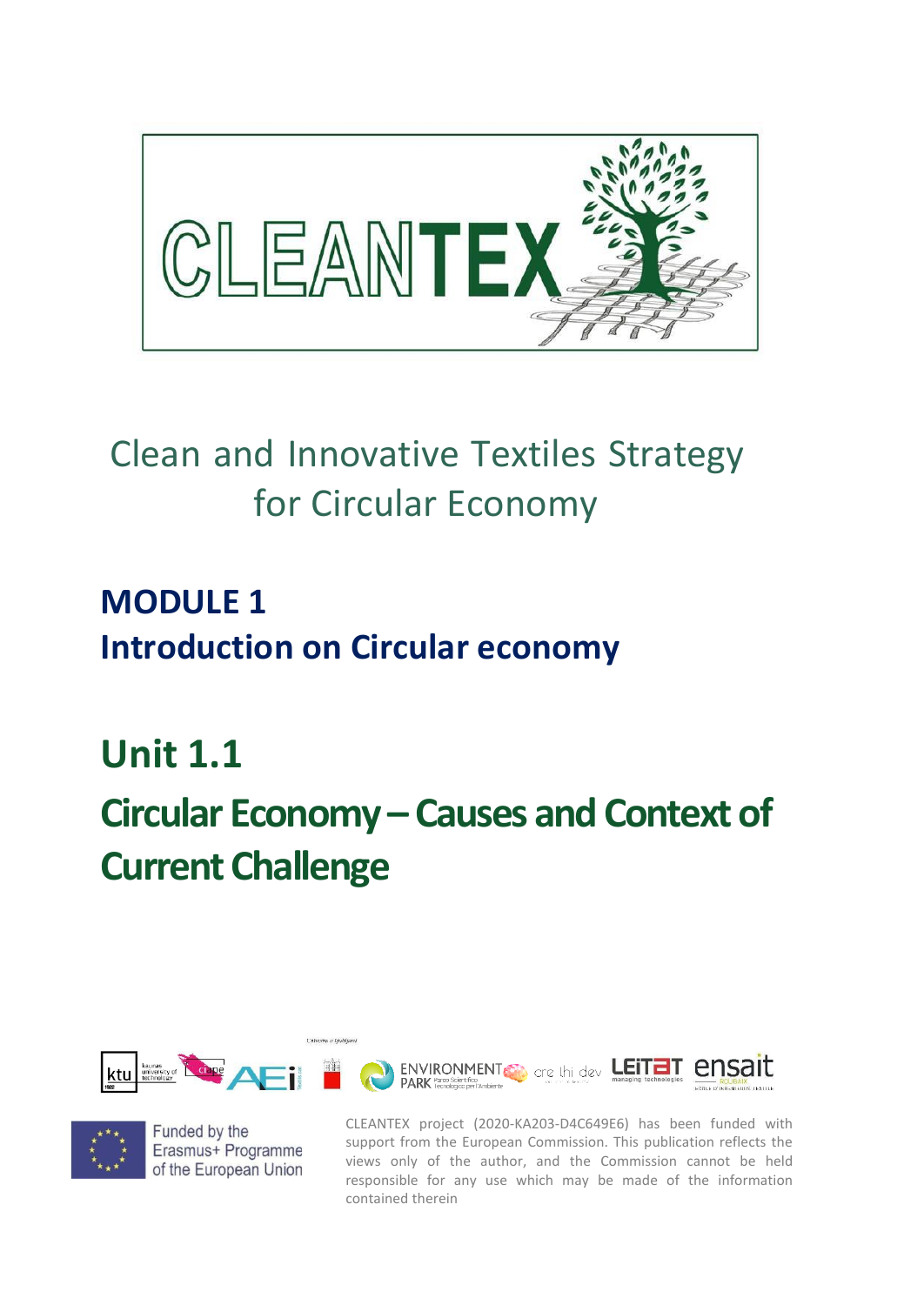#### Introduction

Welcome to planet Earth (Fig. 1), the third planet from a star named the Sun. Earth, 4,57 billion years old, is shaped like a sphere and composed mostly of rock. Over 70 percent of the Earth's surface is water. The planet has a relatively thin atmosphere composed mostly of nitrogen and oxygen. Earth is called also "The Blue Marble" or, as Caral Sagan named it, "Pale blue dot". Earth has a single large Moon that is about 1/4 of its diameter and, from the planet's surface, is seen to have almost exactly the same angular size as the Sun (this is why beautiful total solar eclipses can be seen from earth). With its abundance of liquid water, Earth supports a large variety of life forms, including potentially intelligent species such as dolphins and humans. It is the only place in our Universe with life on it that we know (so far). Earth is not our property we are just renting it. So, we should take care of it for the life forms which will populate it in the future. [1]



Figure 1. William Anders's photograph of the Earth taken from the Apollo 8 spacecraft in 1968. Credit William A. Anders/NASA

But still, we do not care of the Earth as we should! We are exploiting the Earth natural resources as they were endless. Unfortunately (fortunately) resources are limited. The measure of our overuse of natural resources is Earth Overshoot Day (Day of ecological debt), the day on which humanity uses all natural resources available in one year. It is the day when we, humanity, enter into ecological debt to future generations. The Earth Overshoot Day in 2021 was July 29th!!! [2]

One of many examples of how humanity is changing the geography of earth is Aral see. Once the fourth largest lake on Earth, the Aral Sea has shrunk dramatically over the past few decades as the primary rivers that fed the Sea have been diverted and tapped nearly dry for cotton and agriculture farming. [3]

In the last 540 million years, five mass extinctions linked to the amount of carbon dioxide in the atmosphere and the oceans, have occurred on Earth so far. The  $6<sup>th</sup>$  mass extinction of the animal species is, according to scientific calculations, already occurring. This, 6<sup>th</sup>, mass extinction is a consequence of human activity.

The fact is, that Earth, as one of the planets in our solar system, will survive but Humanity could (will) not.

The aim of the article is to point out the reasons for the current sustainable crisis and to suggest possible solutions.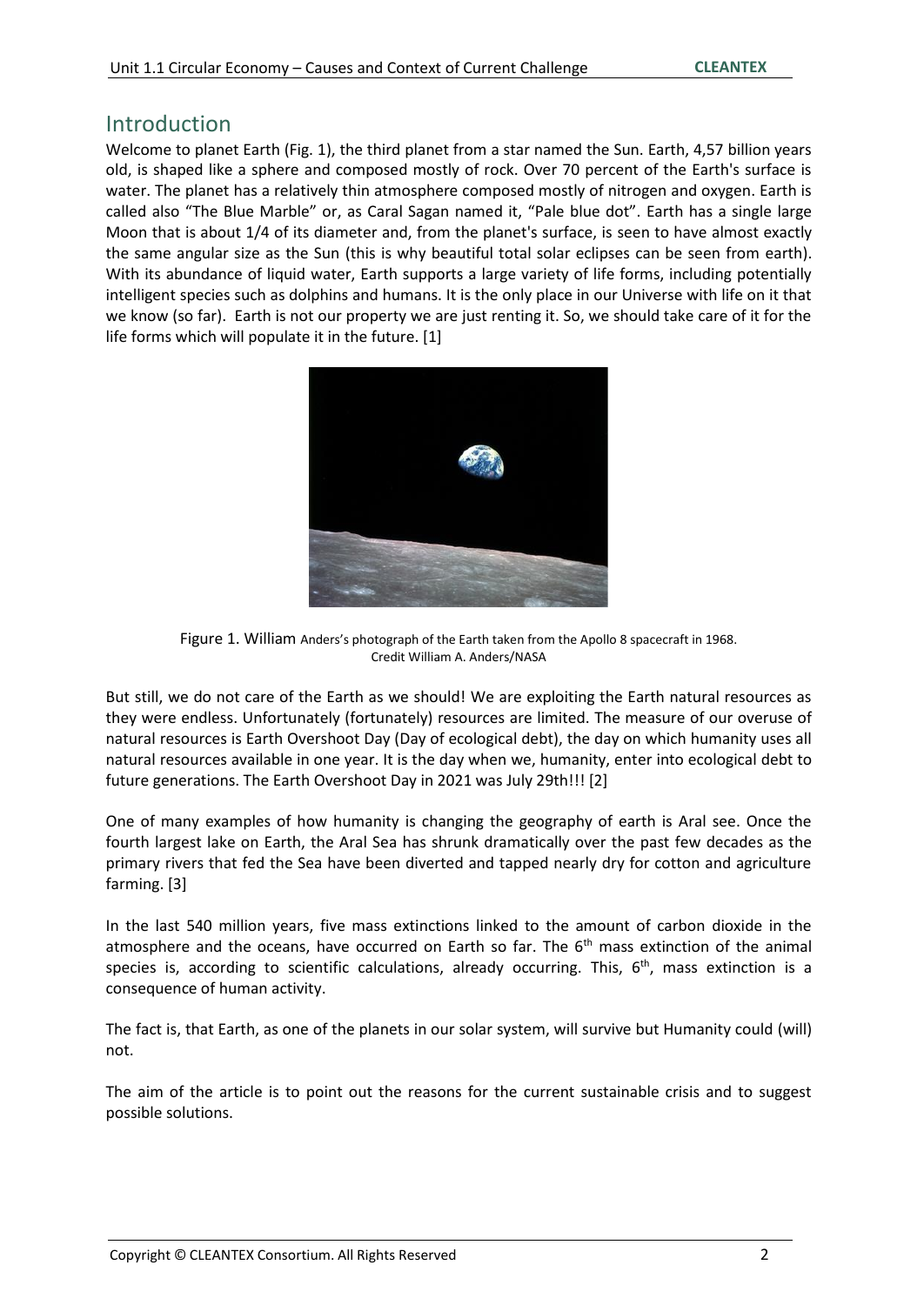#### Sustainability crisis – reasons

Sustainability refers generally to the capacity for Earth's biosphere and human civilization to co-exist. Three different dimensions of sustainability are distinguished: environmental, social and economic. [4] We, as Humanity, are facing sustainability crisis, mostly regarding natural and social environment. The reason for the crisis lies in the economy which is driven mostly by human greed. According to N. Chomsky, "A basic principle of modern state capitalism is that costs and risks are socialized to the extent possible, while profit is privatized". Reasons for the sustainability crisis are proposed as follows: world economic system(s), overproduction and consumerism which all together post the wrong set of basic values such as: constant growth, profit, money etc.

World economic system(s) are in the hands of global elites which tend to keep the power and wealth in their hands. Capitalism produces not to meet human needs first & foremost, but to make a profit. Capitalist culture promotes the accumulation of capital and the sale of commodities, where individuals are primarily defined by their relationship to business and the market which leads us to consumerism.

Overproduction is a consequence of the current economic system. The mindset is: produce – sell – get profit. Profit is the most important value. Consumerism is a consequence of overproduction. We buy to satisfy our endless needs. We buy without asking important questions: How and where have the raw materials been grown, produced…..? How and where have the goods produced been? How many kilometres has the product travelled? Why is the price of the product so low? What will happen to the product when I stop using it?

Today the basic set of Values of individuals is distorted (set) by the economic system(s) with intention to make majority to follow the few. One source of the problem is the measure of development of countries, GDP, in which constant growth is main factor. Consequently, the basic and really important values are not seen any more. We are aware of them only when we have certain issues with health.

We live in a fast changing world. The characteristic of this changes is that mostly (only) technological changes are occurring very fast, changes in other (social) fields are much slower (Figure 2). And to quote A. Einstein: "It has become appallingly obvious that our technology has exceeded our humanity".



Figure 2. The difference between technological and social changes versus time according to the author of the article. The social competencies curve has no scientific background, and it is drawn for the sake of discussion.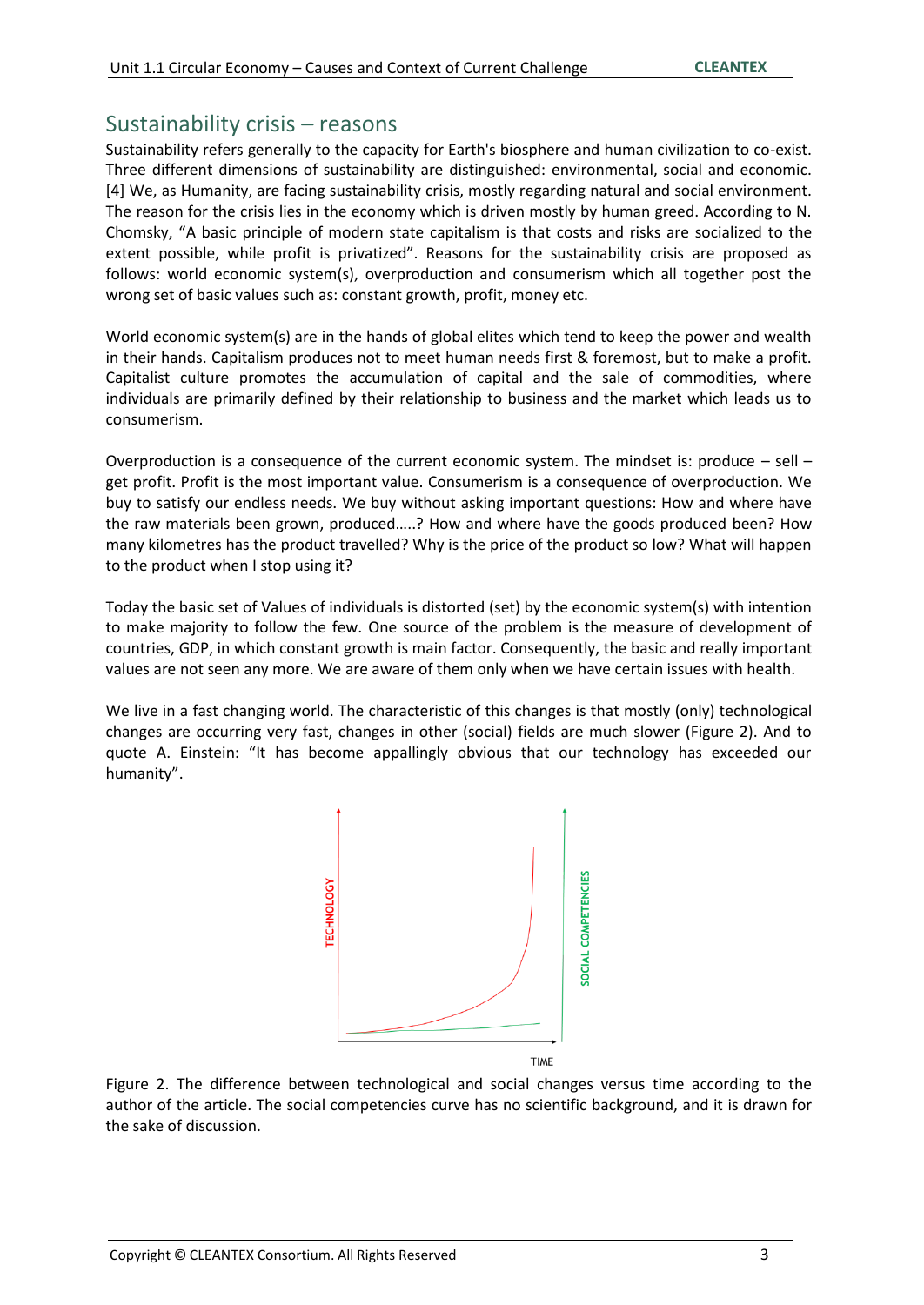## Sustainability crisis - possible solutions

Let me start this chapter with another A. Einstein quote: "We cannot solve our problems with the same thinking we used when we created them". To rephrase A. Einstein thought: "We cannot solve sustainability problems, which we created with technology, using just technology". Multiple transdisciplinary and holistic approaches should be developed such as circular economy for example, which introduces new view and approach to the material and product flow.

Could you imagine a Vision: we live in a balanced world with balanced development and balanced growth for the benefit of all, which is achieved by changing our attitude towards nature, society, and ourselves. As I talk about balance I have in mind a balance between healthy environment, healthy people, healthy society, and balanced GDP.

As we change our values we can also change our habits (as consumers, workers in economy or politicians). As we use the thinking out of the box approach, creativity, holism, courage and ethics we are on a good way to change our current approaches. For example, what if we promote: lower consumption, local production, homogenous textile products production, products with longer life, fair trade, no child work, 40 hours or less working week……. etc.

### Sustainability crisis – stakeholders

Stakeholder, in this case, is a group of people who can make a change. I distinguish three groups of stakeholders who can make a change in current sustainability crisis: Consumer, Economy, Politician (legislator).

Consumer has a power to buy or not to buy certain item or service. The economy depends on consumers consumption. With buying sustainable goods have we, as consumers, the influence on sustainable production. But the power of consumers is weakened by marketing and propaganda of producers of goods and by weak sustainable legislation.

The economy produces goods and has power to decide to produce sustainable goods. But economy depends on demand (consumption), legislation and owner(s) wishes. Currently the economy is still "forced" to produce cheap, non-sustainable products since consumers are mostly buying cheap products, legislators are not changing legislation in the favour of sustainability and owners seek high profits.

Politicians (legislators) have the power to change our current non-sustainable trend. They are in power to prepare and accept rules, laws and legislation which is in accordance with sustainable progress. The problem of politicians is that they are just a tool in the hands of financial lobbies and that they are not courageous enough to make a change. The proof for that is the last Environmental summit 2021 in Glasgow where politicians failed to make a significant breakthrough.

We will play different roles in our life, we are consumers, we will be a part of economy and in some cases we will have also power on decision making regarding legislation. In all different roles that we will play we have to act responsibly and sustainably. In current situation we need, beside knowledge, responsibility, awareness and courage to make a difference.

### Sustainability crisis – good practices

Green deal is first bigger legislation step in EU in changing our attitude towards nature. Economy will get a lot of support for adopting to circular economy. But scientists and eco-movements think that green deal is not enough. We have to do much more regarding our attitude towards nature. Patagonia is a company which shows the power of Economy. Their mission statement is "We're in business to save our home planet". And their core values are: "Build the best product", "Cause no unnecessary harm", "Use business to protect nature" and "Not bound by convention". [5]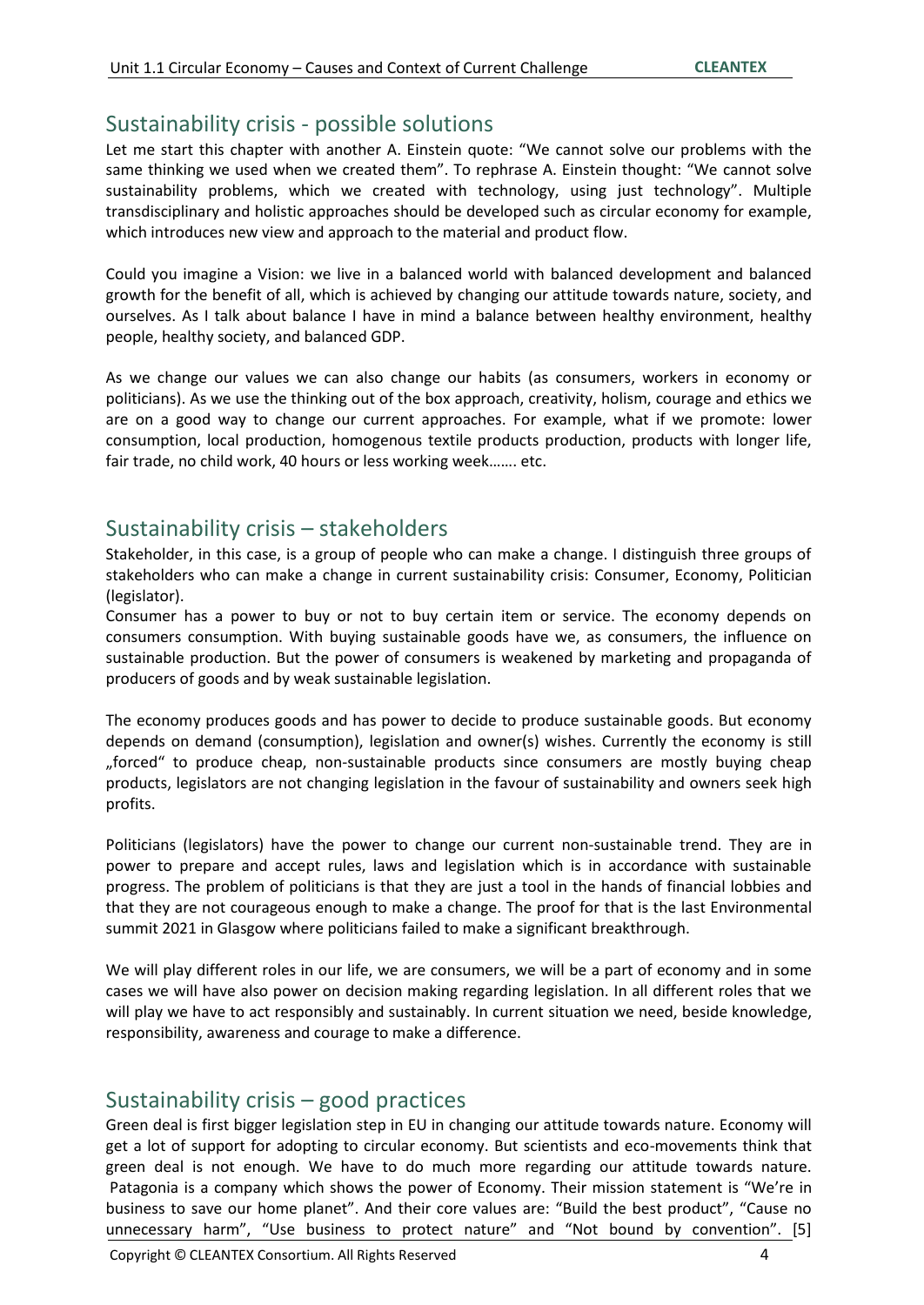#### Sustainability crisis – education

Education is the strongest tool to make a long-term and long-lasting change. Modern education will enable us to: develop competencies for the future, switch from one discipline view to transdisciplinary view, switch from narrow to holistic view and to develop a new value system. Highly evolved and developed world needs focus on highly emotionally and socially developed human beings with high awareness who can build a better world using sustainable and holistic approach. Education is the strongest tool to accomplish that vision.

Let us define values for the  $21^{st}$  century:

- 1. Responsibility towards nature.
- 2. Equity and equality for all inhabitants of the planet.
- 3. Long-term approach at all our actions.
- 4. Holistic approach: anticipating the interconnections that are the result of our actions.
- 5. Knowledge belongs to everyone: we need to share our knowledge.
- 6. Equality of Skills: Each person can contribute to common prosperity in his own way.
- 7. Mankind must act together for the benefit of all.

Let us educate engineers of the future who:

- 1. Are specialists in their field.
- 2. Have a transdisciplinary view.
- 3. Act Holistically and on a long-term basis.
- 4. The work with colleagues from different disciplines is a must for them.
- 5. Combine natural sciences, technology, social sciences, art, etc.
- 6. Share the knowledge. Since knowledge belongs to all.
- 7. They believe in equality in all fields.

### Conclusion

Your role in creating a sustainable world is extremely important. Be courageous and search for the solutions also outside of the established practices. Search for the solutions with experts from other disciplines – think and act transdisciplinary. Be aware of all possibilities – act holistically.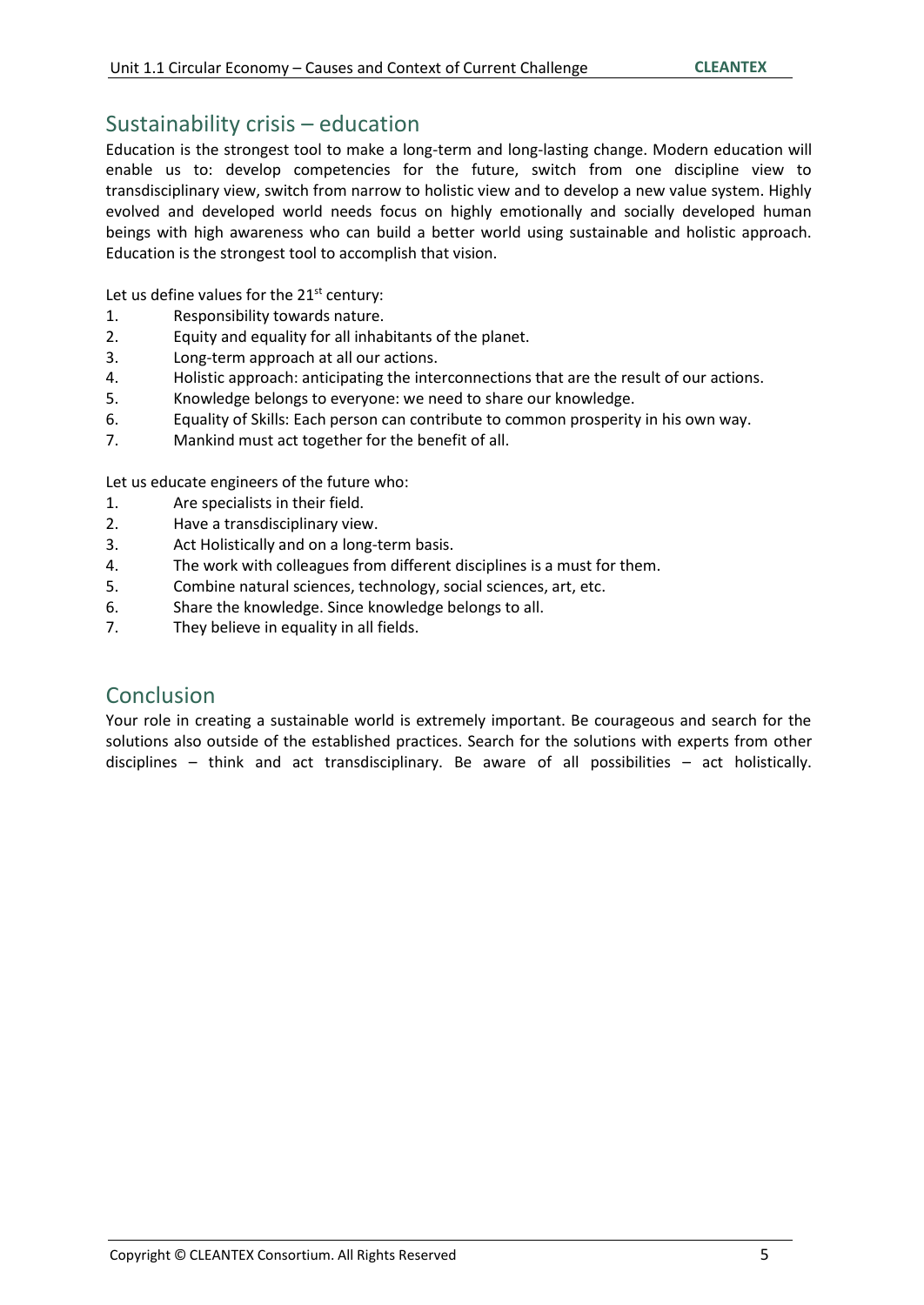## USED AND INTERESTING REFERENCES

- 1. <https://www.overshootday.org/newsroom/country-overshoot-days/>
- 2. T. Pievani, The sixth mass extinction: Anthropocene and the human impact on biodiversity, *Rendiconti Lincei*, volume 25, 2014
- 3. H. Engelbrecht, 250 Years of Industrial Consumption and Transformation of Nature: Impacts on Global Ecosystems and Life, 2017 ISBN:978-1-68108-602-6
- 4. Sandra I. et. al., Sustainability Assessment and Reporting for the University of Michigan's Ann Arbor Campus By: 2002
- 5. [https://vaventura.com](https://vaventura.com/)
- 6. <https://chomsky.info/>
- 7. <http://www.johnkeeley.com/understanding-overproduction/>
- 8. <https://www.insider.com/discarded-fast-fashion-clothes-chile-desert-2021-11>
- 9. <https://en.wikipedia.org/wiki/Capitalism>
- 10. [https://www.eea.europa.eu/soer/2020/soer-2020-visuals/circular-economy-system](https://www.eea.europa.eu/soer/2020/soer-2020-visuals/circular-economy-system-diagram/view)[diagram/view](https://www.eea.europa.eu/soer/2020/soer-2020-visuals/circular-economy-system-diagram/view)
- 11. <https://ecologise.in/2016/05/12/the-only-sustainable-growth-is-de-growth/>
- 12. <https://themeteor.org/2019/12/13/can-degrowth-steer-us-towards-a-sustainable-future/>
- 13. [https://www.greeneconomycoalition.org/news-and-resources/circular-economy-isnt-enough](https://www.greeneconomycoalition.org/news-and-resources/circular-economy-isnt-enough-we-need-system-change)[we-need-system-change](https://www.greeneconomycoalition.org/news-and-resources/circular-economy-isnt-enough-we-need-system-change)
- 14. [https://www.triodos-im.com/articles/2019/true-pricing-is-not-enough-to-achieve](https://www.triodos-im.com/articles/2019/true-pricing-is-not-enough-to-achieve-sustainability)[sustainability](https://www.triodos-im.com/articles/2019/true-pricing-is-not-enough-to-achieve-sustainability)
- 15. [https://www.researchgate.net/figure/Environmental-stakeholders-pressures-on-industrial](https://www.researchgate.net/figure/Environmental-stakeholders-pressures-on-industrial-firm_fig1_274705373)[firm\\_fig1\\_274705373](https://www.researchgate.net/figure/Environmental-stakeholders-pressures-on-industrial-firm_fig1_274705373)
- 16. [https://www.atlasrenewableenergy.com/en/the-new-green-consumer-how-emerging-trends](https://www.atlasrenewableenergy.com/en/the-new-green-consumer-how-emerging-trends-are-shaping-sustainability-initiatives/)[are-shaping-sustainability-initiatives/](https://www.atlasrenewableenergy.com/en/the-new-green-consumer-how-emerging-trends-are-shaping-sustainability-initiatives/)
- 17. [https://giveme-5.org/the-economics-of-sustainable-development/#.YewQJypDDDc](https://giveme-5.org/the-economics-of-sustainable-development/)
- 18.<https://www.patagonia.com/core-values/>
- 19.<https://www.vox.com/22769793/cop26-un-climate-change-glasgow-scotland-obama>
- 20.<https://www.ecoschools.global/my-actions-matter>
- 21. Revolutionizing Sustainability Education; Edited By Ekaterina Ivanova, Isabel Rimanoczy, Routledge, 2021
- 22. D. E. Goldberg and M. Somerville, A whole new engineer : the coming revolution in engineering education, ThreeJoy Associates, 2014
- 23.<https://www.merriam-webster.com/dictionary/holism>
- 24.<https://www.mynep.in/multidisciplinary-and-holistic-education>